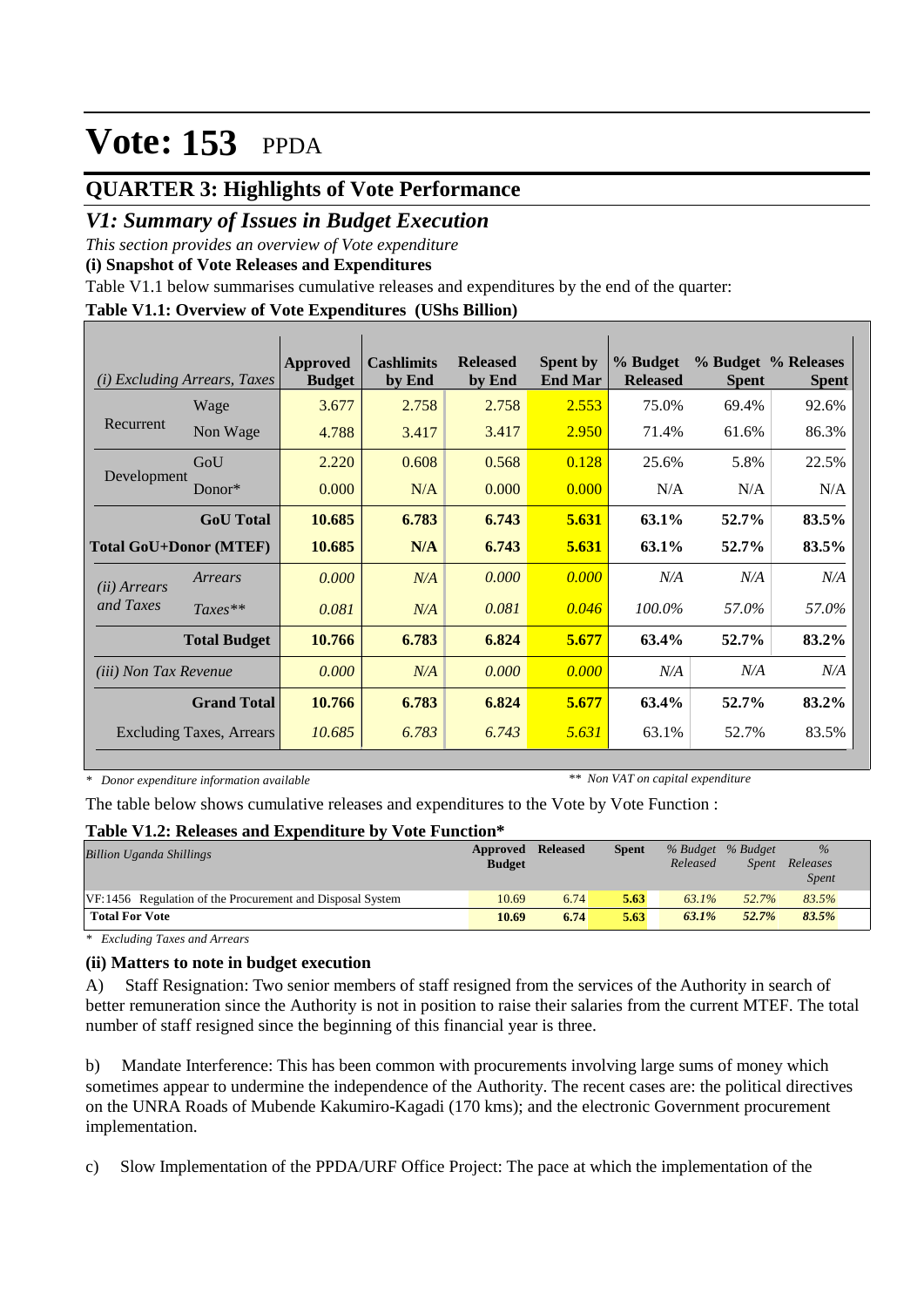## **QUARTER 3: Highlights of Vote Performance**

project activities is moving will result into poor absorption of project funds. This is occasioned by the slow response by the Uganda Roads Fund leadership to joint decisions to enable the project move forward.

#### **Table V1.3: High Unspent Balances and Over-Expenditure in the Domestic Budget (Ushs Bn)**

*(i) Major unpsent balances*

**Programs , Projects and Items**

**0.67Bn Shs Programme/Project: 01 Headquarters** 

Reason: The procurement process is still ongoing especially for the activities that require consultancies.

*(ii) Expenditures in excess of the original approved budget*

*\* Excluding Taxes and Arrears*

### *V2: Performance Highlights*

*This section provides highlights of output performance, focusing on key outputs and actions impelemented to improve section performance.*

| Vote, Vote Function<br><b>Key Output</b>                                                 | <b>Approved Budget and</b><br><b>Planned outputs</b>                                                              | <b>Cumulative Expenditure</b><br>and Performance |       | <b>Status and Reasons for</b><br>any Variation from Plans                                                                                                                                                                                                                     |       |
|------------------------------------------------------------------------------------------|-------------------------------------------------------------------------------------------------------------------|--------------------------------------------------|-------|-------------------------------------------------------------------------------------------------------------------------------------------------------------------------------------------------------------------------------------------------------------------------------|-------|
| Vote Function: 1456 Regulation of the Procurement and Disposal System                    |                                                                                                                   |                                                  |       |                                                                                                                                                                                                                                                                               |       |
| <b>Output: 145601</b>                                                                    | <b>Procurement Audit and Monitoring</b>                                                                           |                                                  |       |                                                                                                                                                                                                                                                                               |       |
| <i>Description of Performance:</i> Increased numbers of audits due 72 procurement audits | to more staff recruited by the<br>Authority                                                                       | completed                                        |       | There are no variations in the<br>planned output. The remaining<br>follow up activities will be<br>conducted in Q4                                                                                                                                                            |       |
| Performance Indicators:                                                                  |                                                                                                                   |                                                  |       |                                                                                                                                                                                                                                                                               |       |
| No. of procurement audits<br>completed                                                   | 80                                                                                                                |                                                  | 72    |                                                                                                                                                                                                                                                                               |       |
| No. of follow-up<br>procurement audits and<br>investigations<br>recommendations          | 80                                                                                                                |                                                  | 49    |                                                                                                                                                                                                                                                                               |       |
| <b>Output Cost:</b>                                                                      | UShs Bn:                                                                                                          | 1.558<br>UShs Bn:                                |       | 1.105 % Budget Spent:                                                                                                                                                                                                                                                         | 70.9% |
| Output: 145603                                                                           | <b>Legal and Advisory services</b>                                                                                |                                                  |       |                                                                                                                                                                                                                                                                               |       |
| Description of Performance: Increase in the inspections due                              | to more staff recruited by the<br>Authority and a combined team<br>of compliance checks and<br>PPMS verifications | 46 compliance check<br>carried out               |       | The remaining compliance<br>inspections/ PPMS verifications checks will be conducted in Q4<br>since compliance checks can<br>only be carried out after a<br>considerable amount of data has<br>been inputted into the<br><b>Procurement Performance</b><br>Measurement System |       |
| Performance Indicators:                                                                  |                                                                                                                   |                                                  |       |                                                                                                                                                                                                                                                                               |       |
| Level of adherence to service<br>standards (Number of MDAs<br>inspected)                 | 150                                                                                                               |                                                  | 46    |                                                                                                                                                                                                                                                                               |       |
| Output Cost:                                                                             | UShs Bn:                                                                                                          | UShs Bn:<br>1.160                                | 0.537 | % Budget Spent:                                                                                                                                                                                                                                                               | 46.3% |
| <b>Vote Function Cost</b>                                                                | <b>UShs Bn:</b>                                                                                                   | 10.685 UShs Bn:                                  |       | 5.631 % Budget Spent:                                                                                                                                                                                                                                                         | 52.7% |
| <b>Cost of Vote Services:</b>                                                            | UShs Bn:                                                                                                          | 10.685 UShs Bn:                                  |       | <b>5.631</b> % Budget Spent:                                                                                                                                                                                                                                                  | 52.7% |

### **Table V2.1: Key Vote Output Indicators and Expenditures\***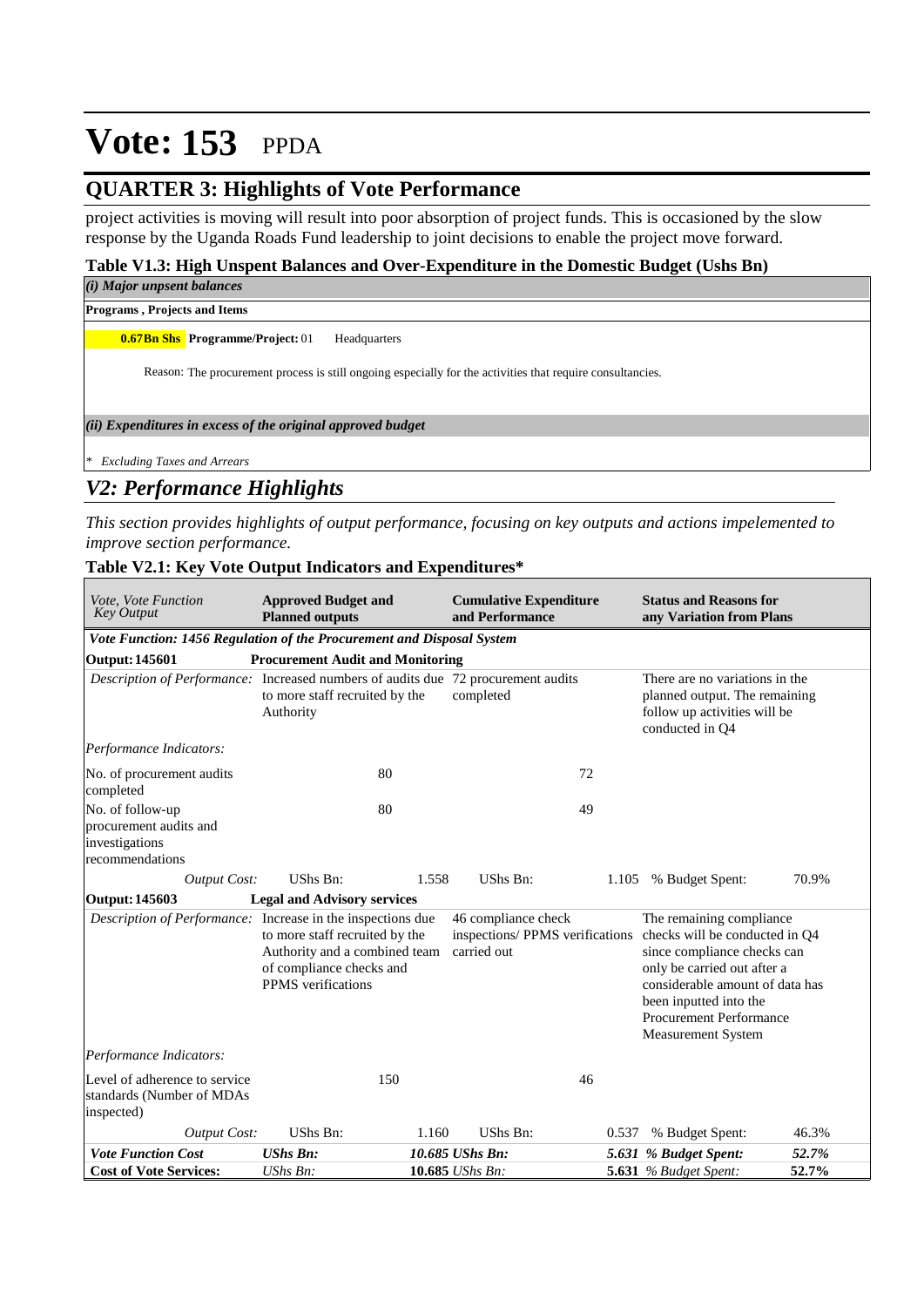## **QUARTER 3: Highlights of Vote Performance**

#### *\* Excluding Taxes and Arrears*

a) Procurement Audits: The Authority handled 72 audits and issued reports for 18 audits inQ3.The Authority completed field work activities for 10 audits, fieldwork was ongoing for the 7 entities in addition to the 20 FINMAP audits and the 13 GAP funded Audits. The audit findings revealed the following: there were still a number of PDEs conducting procurements outside the procurement plans and/or did not have consolidated procurement plans leading to emergency procurements. The findings also showed continued delays at the User Department level to initiate procurements leading to delayed contracting of providers which affected the budget absorption rate of the PDEs. Further, the Entities were not utilising the Tender Portal set up by the Authority to publish tender opportunities including lack of evidence of invitation to bid where the selective procurement method was used. The Audit findings further showed that Entities especially those in the Local Government were not displaying the Best Evaluated Bidder Notice to allow those bidders who may want to challenge the award decisions an opportunity to complain.

b) Investigations: 58 investigations were handled during Q3. The Authority completed 11 investigations; one case were referred to respective Accounting Officer, one case was referred to the IGG while 25 cases were still ongoing. Three investigations were halted due to various reasons. Investigations related to unfair award of contracts, lack of confidentiality of information at bidding and evaluation and the Authority has found merit in the majority of complaints.

c) Handling Applications for Administrative Reviews: a total of 12 applications for Administrative Review were handled by the Authority. The majority of the applications were on procurement for revenue management centers. Out of the applications received, 2 were upheld and 10 rejected indicating an improvement in handling of procurement processes by the Entities. However, a gap was noted in the communication to bidders by the Entities which is more often done late thus raising issues of transparency.

d) Suspension of Providers: The Authority suspended 10providers for breach of the ethical code of providers emanating from submission of unauthentic certificate of completion and income clearance certificates. The Authority completed investigations for suspension of 15 providers and these were pending Board consideration. Investigations for 23 providers were ongoing by end of Q3. Suspension of the companies which were debarred by the World Bank were pending the determination of a court case where an injunction was granted against the Authority from proceeding with suspending such comp There were less recommendations for suspension on grounds of forged income tax clearance certificates, bid securities and completion certificates compared to the previous periods.

e) Advocating for the use of the Independent Parallel Bid Evaluation (IPBE) to stakeholders: The Authority had a meeting with officials from Crown Agents to discuss various issues with regard to the use of the Independent Parallel Bid Evaluation by UNRA. Following the meeting, the Authority requested Crown Agents for information with regard to the lessons learnt/observations during its conduct of the Independent Parallel Bid Evaluation in UNRA. This information will assist the Authority in conducting increased sensitisation of Entities and policy makers about the benefits of the use of Independent Parallel Bid Evaluation and how it can be applied to other Entities.

f) PPDA Appeals Tribunal: In Q3, the Authority filed one application to the PPDA Appeals Tribunal. It arose from a recommendation made by the Authority upon conclusion of an Administrative Review decision by the Authority where the Accounting Officer of Mbarara Municipal Council disregarded the provisions of the law and proceeded to sign a contract. The Authority forwarded the matter to the Tribunal for serious breach of the law.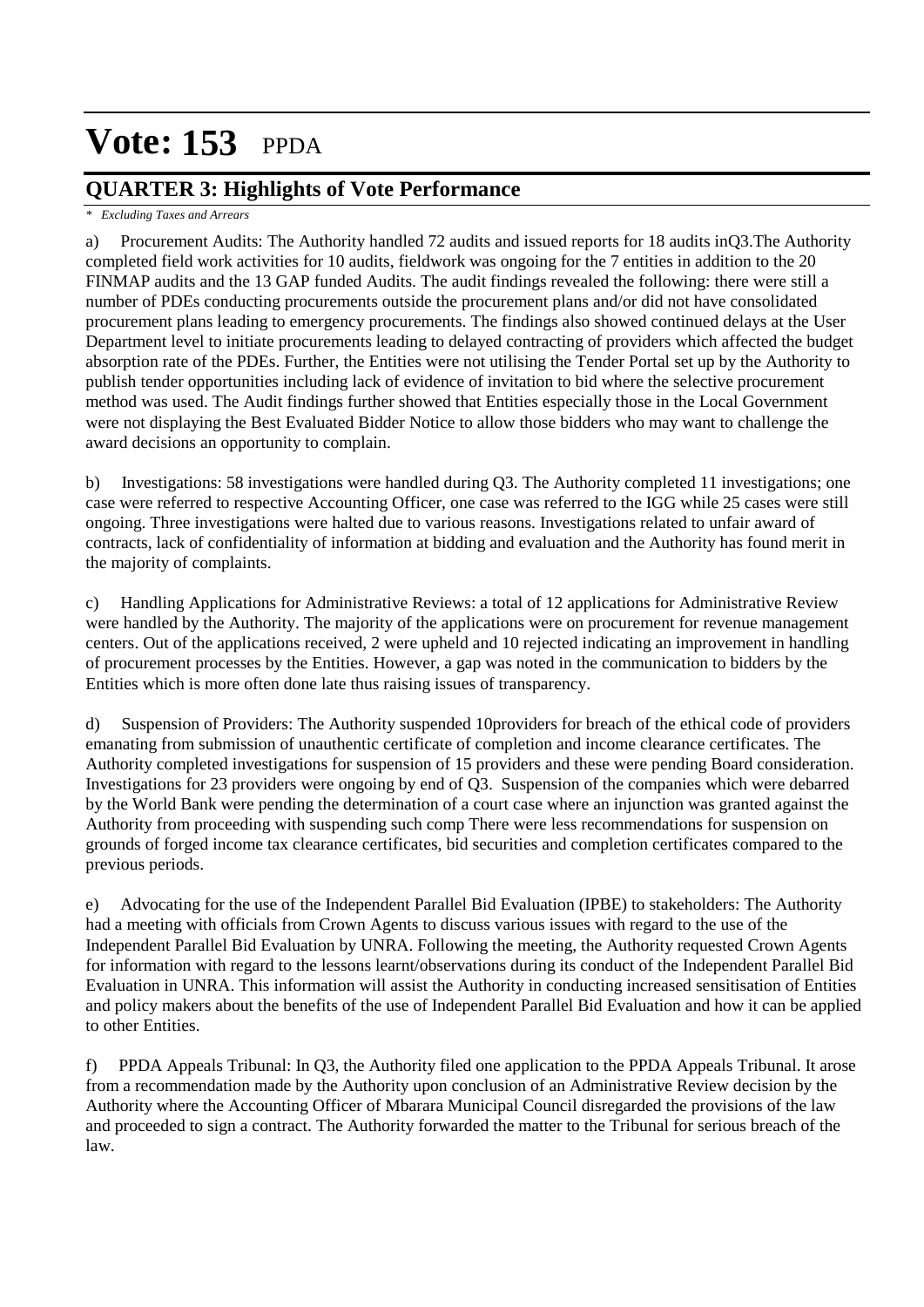## **QUARTER 3: Highlights of Vote Performance**

g) Court Cases: The Authority handled nine cases in Q3. Of these, three were new cases filed against the Authority arising from the implementation of its mandate while six cases were ongoing matters earlier filed against the Authority.One case was dismissed for want of prosecution, in one case the Authority's decision was quashed and the Authority ordered to pay costs while seven are still on-going.

h) Register of Providers: The Register of Providers (ROP) offers reliable and updated information to Entities and the general public on the competencies of Providers. In Q3, 415 new providers were registered on the ROP while1,211 existing providers renewed their subscription. A total of UGX 172 million was generated from the ROP during Q3.

i) Tender Portal: All Entities where audits were conducted received training on the use of the tender portal. The Authority contracted a consultant to upgrade the tender portal and merge it with other systems like the PPMS and Register of Providers.

j) Amendments to the PPDA Local Government Regulations, SBDs and Guidelines: The Authority held a meeting with representatives from the Ministry of Local Government to discuss the review process of the amendment of the Local Government Regulations. It was resolved that a Technical Working Group be set up to guide on the way forward and work to be undertaken for the Local Government Regulations.

k) Procurement Plans and Review of Reports: Procurement Plans and Review of Reports: A total of 29 procurement plans were received by the Authority during Q3 from 11 Central Government Entities and 18Local Government Entities. With regard to procurement and disposal reports, the Authority received 93quarterly reports and 153 monthly reports (average of 52%) from the Local Government and Central Government Entities respectively. From the 66 reports reviewed, it was noted that most of the Procuring and Disposing Entities do not report on disposals. This implies that the majority of the PDEs do not identify the assets to be disposed of annually.

l) Accreditations: The Authority handled 4 applications for accreditation of an alternative procurement system. The application from the Hotel Tourism Training Institute was rejected for non-submission of additional information required. The application by the National Social Security Fund on major works projects was granted. Two applications were pending Board consideration.

m) Procurement Performance Measurement System (PPMS Procurement Performance Measurement System (PPMS): Verification of data entered into PPMS for the FY 2014/15 was conducted in 36 Entities. The verification findings indicate that record keeping remains a challenge to PDEs. Most of the Entities whose data was verified had no contract management records on file. The Authority continues to carry out training for staff in the PDEs on PPMS who have not previously interfaced with the system. The Authority shall continue to advise Accounting Officers to promptly communicate changes in PDU staff to enable the Authority organize training to avoid disruption of data entry.

n) Implementation of the e-Government Procurement Strategy: The Authority secured an extension from the World Bank of the Trust Fund grant. The Trust Fund which was scheduled to end in February 2015 has been extend up to end of June 2015. As part of the Trust Fund activities, the consultant (PwC) submitted the eprocurement As - Is report for clearance by the Authority. The Authority also conducted an e-procurement baseline survey as well as e-procurement benchmarking tours to Italy, India and Bangladesh.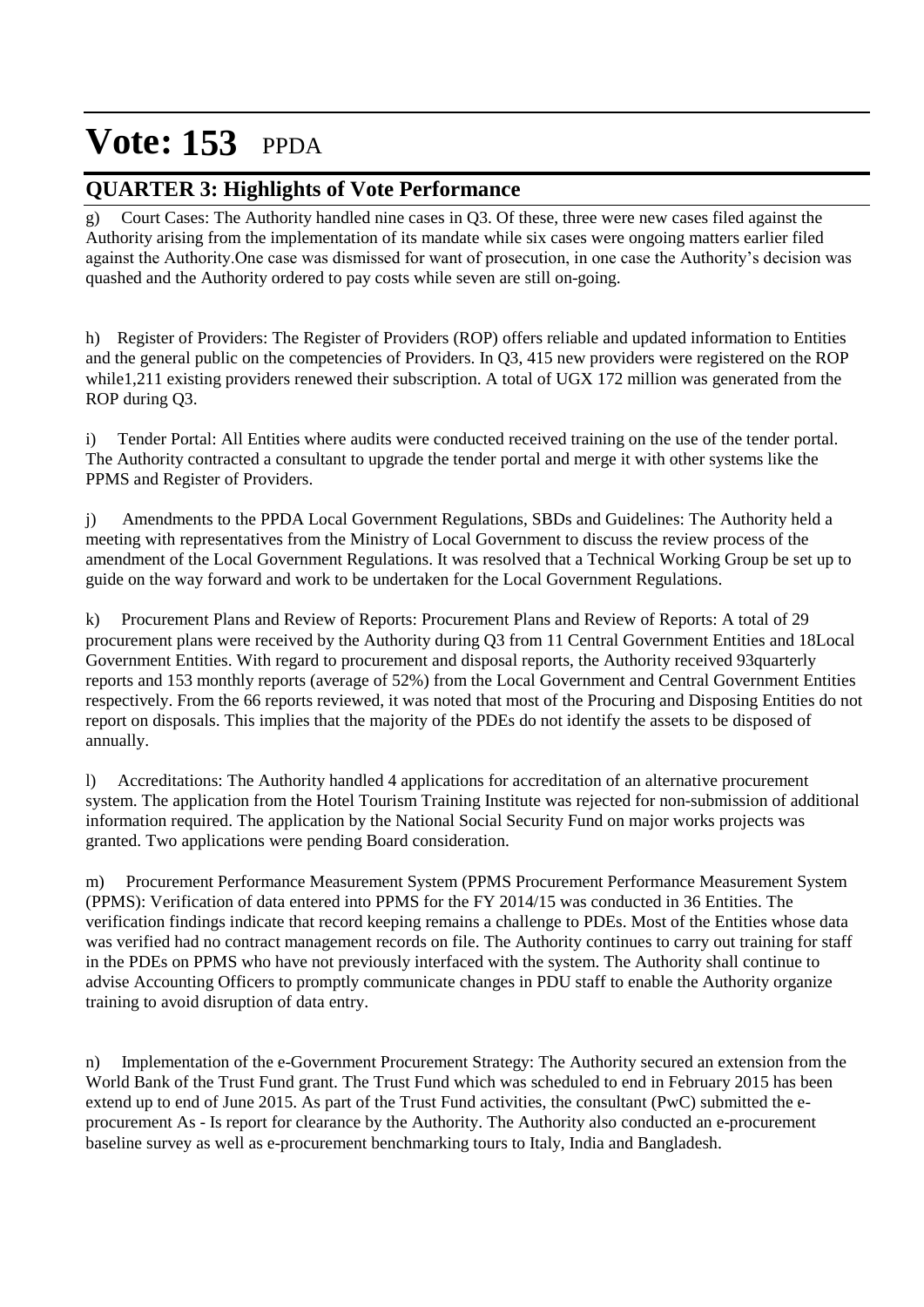## **QUARTER 3: Highlights of Vote Performance**

o) Circulars: The Authority continues to issue guidelines and circular to guide Entities on contentious issues in public procurement. Four circulars were issued by the Authority on: Procurements under donor funded projects; Procedure for Administrative Review by Accounting Officers; Procurement Performance Measurement System and how to proceed in case of unavailability of the Secretary to the Contracts Committee.

p) Recognizing the Best Performing Entities: During the 10th Procurement Sector Review Workshop, the Authority identified and recognized the best performing Entities for FY 2013/14 for Central Government (awarded to National Water and Sewerage Corporation); and for Local Government (awarded to Entebbe Municipal Council).

q) List and Prices of Common User Items: The Authority updated the list of common user items and posted it to the website.

r) The Authority conducted training targeting different stakeholders bringing the total number of participants trained during the period under review to 581. The Authority conducted two procurement Barazas in Gulu and Tororo, Training clinics for Contracts Committee members from Local Government PDEs in Mbarara, one Procurement Cadre Forum for CG Entities, Induction for CG Contracts Committee Members and Demand driven training in 6 Entities.

s) Financial Budget Performance: By the end of the Third Quarter of FY 2014/15 the Government of Uganda released UGX 6.8 Billion of which the Authority utilised 5.6 Billion representing 82%. The Authority also received funding from FINMAP III, GIZ, GAP and the World Bank Trust Fund. (p.35)

t) PPDA Regional Offices in Gulu: The Authority opened its first regional office in Gulu on 16th March 2015 to cater for 31 Entities located in northern Uganda. The opening up of regional offices is a deliberate strategy by the Authority to move its services closer to the stakeholders and serve them better in terms of providing the Authority's oversight functions to ensure efficient and accountable use of public resources as a basis for improved service delivery. (p.39)

u) Update of the Risk Register: The risk register was updated to align it with the new Strategic Plan. The register provides the Authority with a high level overview of the organisation's risk status at any particular point in time and is a dynamic tool for monitoring actions to be taken to mitigate risks.

v) World Bank Appraisal Mission: The Authority hosted a delegation from the World Bank that was on a preappraisal mission of the proposed USD75 Million Regional Communications Infrastructure Programme (RCIP) for Uganda where e-Government Procurement is one of the Components of the Programme. The team was accompanied by officials from the National Information Technology Authority – Uganda (NITA-U). The NITA-U is the main implementing agency of the programme.

### w) 10th Procurement Review Workshop

The Authority convened the 10th Public Procurement Review Workshop under the theme "Strengthening Procurement Capacity for Effective Service Delivery". The main objective of the workshop was to give highlights of the performance of the public procurement and disposal system in Uganda, the outstanding challenges and to set targets for the next review period. Some of the major resolutions of the workshop included among others: Operationalise the provisions in the law on preference and reservation schemes, Undertake spend analysis in selected PDEs, acquisition of E-GP solution, and advocacy for the finalization of the contractors registration and classification system.

x) Partnership Agreement in Promoting of Accountability and Transparency Programme: The implementing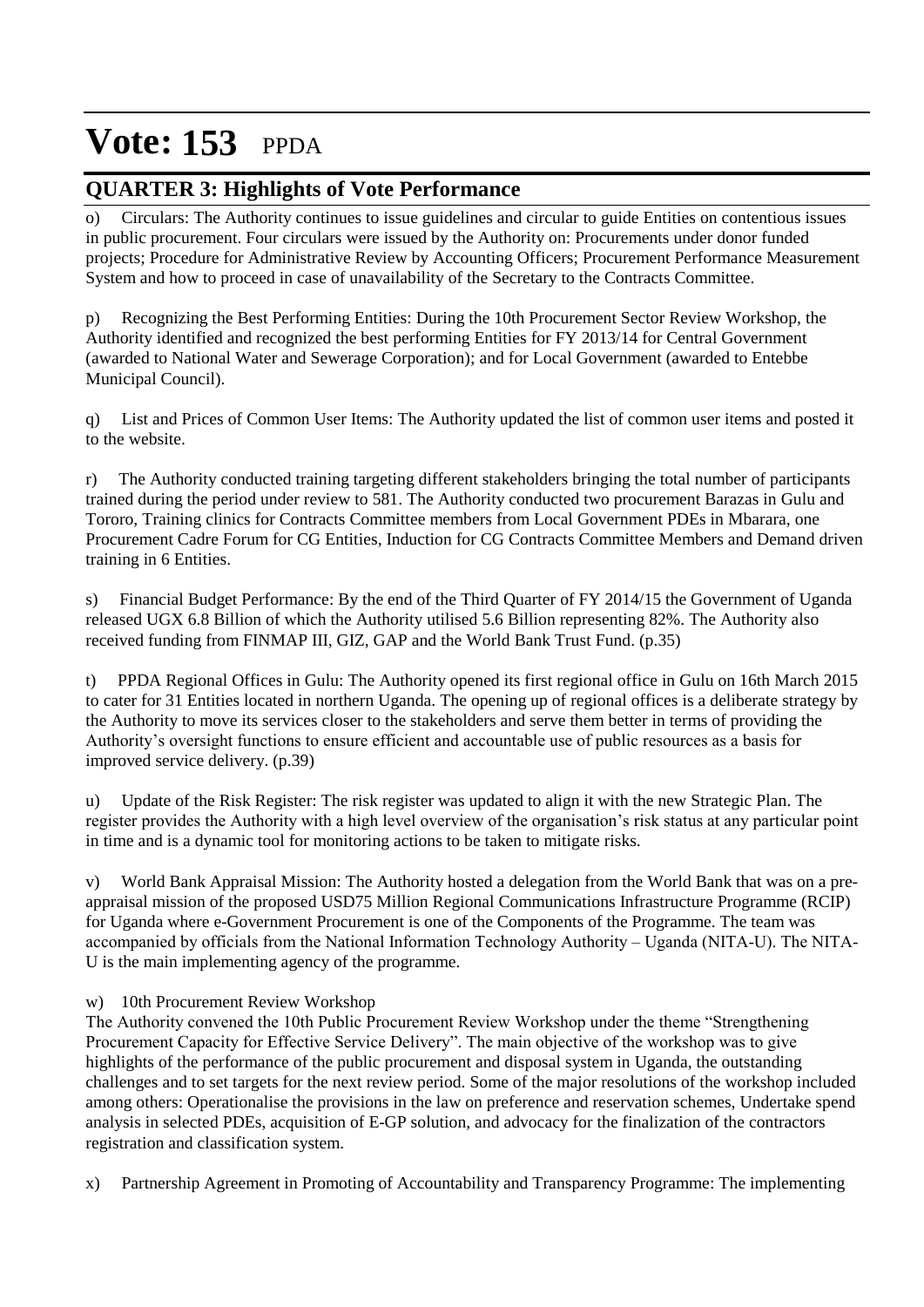### **QUARTER 3: Highlights of Vote Performance**

agreement was signed between the Deutsche Gesellschaft für Internationale Zusammenarbeit (GIZ) who is the project sponsor and the Office of the Auditor Genera (OAG), Inspectorate of Government (IG) and the Authority on 20th February 2015 at the Serena Kampala Hotel.

#### **Table V2.2: Implementing Actions to Improve Vote Performance**

| <b>Planned Actions:</b>                                                  | <b>Actual Actions:</b>                                                                                                                                                                                | <b>Reasons for Variation</b> |
|--------------------------------------------------------------------------|-------------------------------------------------------------------------------------------------------------------------------------------------------------------------------------------------------|------------------------------|
| Vote: $153$ PPDA                                                         |                                                                                                                                                                                                       |                              |
| Vote Function: 14.56 Regulation of the Procurement and Disposal System   |                                                                                                                                                                                                       |                              |
| Continued engagement of accounting<br>officers on emphasis to equip PDUs | The Authority continues to engage<br><b>Accounting Officers to adequately equip</b><br>their PDUs. The Authority also<br>highlights issues of under equiped PDUs<br>in the procurement audit reports. | No variation                 |

### *V3: Details of Releases and Expenditure*

*This section provides a comprehensive summary of the outputs delivered by the Vote and further details of Vote expenditures by Vote Function and Expenditure Item.*

#### **Table V3.1: GoU Releases and Expenditure by Output\***

| <b>Billion Uganda Shillings</b>                                  | Approved      | <b>Released</b> | <b>Spent</b> | $%$ GoU       | $%$ GoU       | $%$ GoU      |
|------------------------------------------------------------------|---------------|-----------------|--------------|---------------|---------------|--------------|
|                                                                  | <b>Budget</b> |                 |              | <b>Budget</b> | <b>Budget</b> | Releases     |
|                                                                  |               |                 |              | Released      | <i>Spent</i>  | <i>Spent</i> |
| VF:1456 Regulation of the Procurement and Disposal System        | 10.69         | 6.74            | 5.63         | 63.1%         | 52.7%         | 83.5%        |
| Class: Outputs Provided                                          | 8.47          | 6.23            | 5.50         | 73.6%         | 65.0%         | 88.3%        |
| 145601 Procurement Audits and Investigations                     | 1.56          | 1.12            | 1.11         | 72.0%         | 70.9%         | 98.5%        |
| 145602 Stakeholder sensitisation in Proc. & Disp systems         | 0.86          | 0.70            | 0.66         | 80.7%         | 76.2%         | 94.5%        |
| 145603 Monitoring Compliance with the PPDA Law                   | 1.16          | 0.67            | 0.54         | 57.6%         | 46.3%         | 80.3%        |
| 145604 PPDA Support services                                     | 3.27          | 2.37            | 2.07         | 72.4%         | 63.3%         | 87.4%        |
| 145605 PPDA strategic partnerships and Corporate relations       | 1.61          | 1.38            | 1.13         | 85.3%         | 70.2%         | 82.3%        |
| Class: Capital Purchases                                         | 2.22          | 0.51            | 0.13         | $23.0\%$      | 5.8%          | $25.0\%$     |
| 145672 Government Buildings and Administrative Infrastructure    | 1.90          | 0.00            | 0.00         | $0.0\%$       | $0.0\%$       | N/A          |
| 145675 Purchase of Motor Vehicles and Other Transport Equipment  | 0.15          | 0.32            | 0.11         | 214.0%        | 71.5%         | 33.4%        |
| 145676 Purchase of Office and ICT Equipment, including Software  | 0.14          | 0.15            | 0.01         | $107.5\%$     | $9.4\%$       | 8.7%         |
| 145678 Purchase of Office and Residential Furniture and Fittings | 0.03          | 0.04            | 0.01         | 131.7%        | $25.0\%$      | $19.0\%$     |
| <b>Total For Vote</b>                                            | 10.69         | 6.74            | 5.63         | 63.1%         | 52.7%         | 83.5%        |

*\* Excluding Taxes and Arrears*

### **Table V3.2: 2014/15 GoU Expenditure by Item**

|                                                           | <b>Budget</b> | <b>Releases</b> | Expend-<br>iture | % Budged<br><b>Released</b> | % Budget<br><b>Spent</b> | %Releases<br><b>Spent</b> |
|-----------------------------------------------------------|---------------|-----------------|------------------|-----------------------------|--------------------------|---------------------------|
| <b>Output Class: Outputs Provided</b>                     | 8.47          | 6.17            | 5.50             | 72.9%                       | 65.0%                    | 89.1%                     |
| 211102 Contract Staff Salaries (Incl. Casuals, Temporary) | 3.68          | 2.76            | 2.55             | 75.0%                       | 69.4%                    | 92.6%                     |
| 211103 Allowances                                         | 0.25          | 0.18            | 0.15             | 74.0%                       | 60.0%                    | 81.1%                     |
| 212101 Social Security Contributions                      | 0.41          | 0.33            | 0.33             | 80.4%                       | 79.5%                    | 98.9%                     |
| 213001 Medical expenses (To employees)                    | 0.12          | 0.12            | 0.10             | 97.5%                       | 87.0%                    | 89.2%                     |
| 213002 Incapacity, death benefits and funeral expenses    | 0.01          | 0.00            | 0.00             | $0.0\%$                     | $0.0\%$                  | N/A                       |
| 213004 Gratuity Expenses                                  | 0.74          | 0.60            | 0.60             | 80.9%                       | 80.6%                    | 99.6%                     |
| 221001 Advertising and Public Relations                   | 0.05          | 0.06            | 0.04             | 136.7%                      | 98.4%                    | 72.0%                     |
| 221002 Workshops and Seminars                             | 0.30          | 0.17            | 0.11             | 57.4%                       | 37.9%                    | 66.1%                     |
| 221003 Staff Training                                     | 0.08          | 0.10            | 0.09             | 127.6%                      | 116.5%                   | 91.3%                     |
| 221004 Recruitment Expenses                               | 0.07          | 0.04            | 0.04             | 66.4%                       | 65.1%                    | 98.0%                     |
| 221006 Commissions and related charges                    | 0.05          | 0.01            | 0.00             | 18.0%                       | 3.2%                     | 17.8%                     |
| 221007 Books, Periodicals & Newspapers                    | 0.02          | 0.01            | 0.01             | 68.4%                       | 51.3%                    | 75.0%                     |